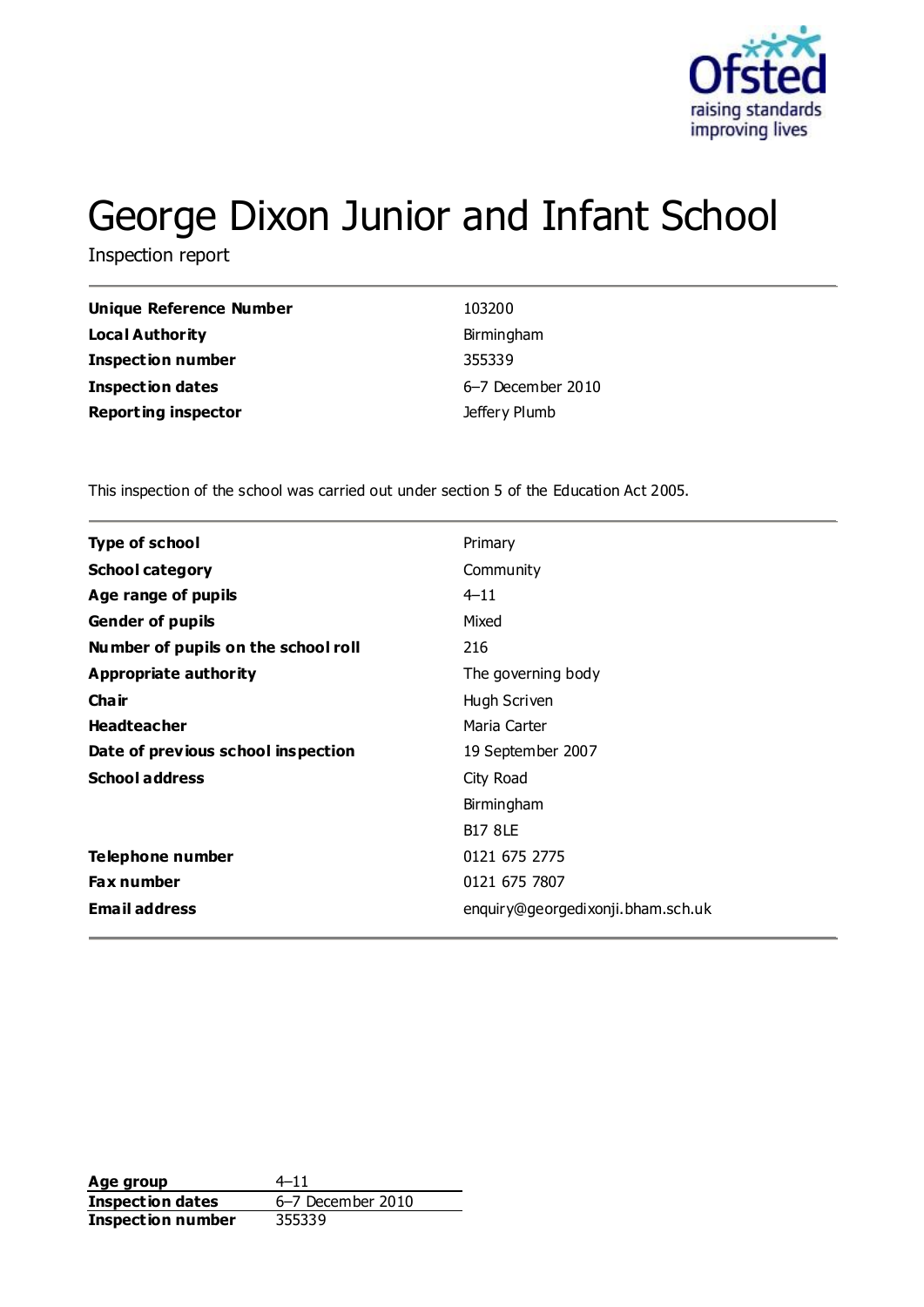The Office for Standards in Education, Children's Services and Skills (Ofsted) regulates and inspects to achieve excellence in the care of children and young people, and in education and skills for learners of all ages. It regulates and inspects childcare and children's social care, and inspects the Children and Family Court Advisory Support Service (Cafcass), schools, colleges, initial teacher training, work-based learning and skills training, adult and community learning, and education and training in prisons and other secure establishments. It assesses council children's services, and inspects services for looked after children, safeguarding and child protection.

Further copies of this report are obtainable from the school. Under the Education Act 2005, the school must provide a copy of this report free of charge to certain categories of people. A charge not exceeding the full cost of reproduction may be made for any other copies supplied.

If you would like a copy of this document in a different format, such as large print or Braille, please telephone 0300 1234 234, or email **[enquiries@ofsted.gov.uk](mailto:enquiries@ofsted.gov.uk)**.

You may copy all or parts of this document for non-commercial educational purposes, as long as you give details of the source and date of publication and do not alter the documentation in any way.

To receive regular email alerts about new publications, including survey reports and school inspection reports, please visit our website and go to 'Subscribe'.

Royal Exchange Buildings St Ann's Square Manchester M2 7LA T: 0300 1234 234 Textphone: 0161 618 8524 E: **[enquiries@ofsted.gov.uk](mailto:enquiries@ofsted.gov.uk)**

W: **[www.ofsted.gov.uk](http://www.ofsted.gov.uk/)**

© Crown copyright 2010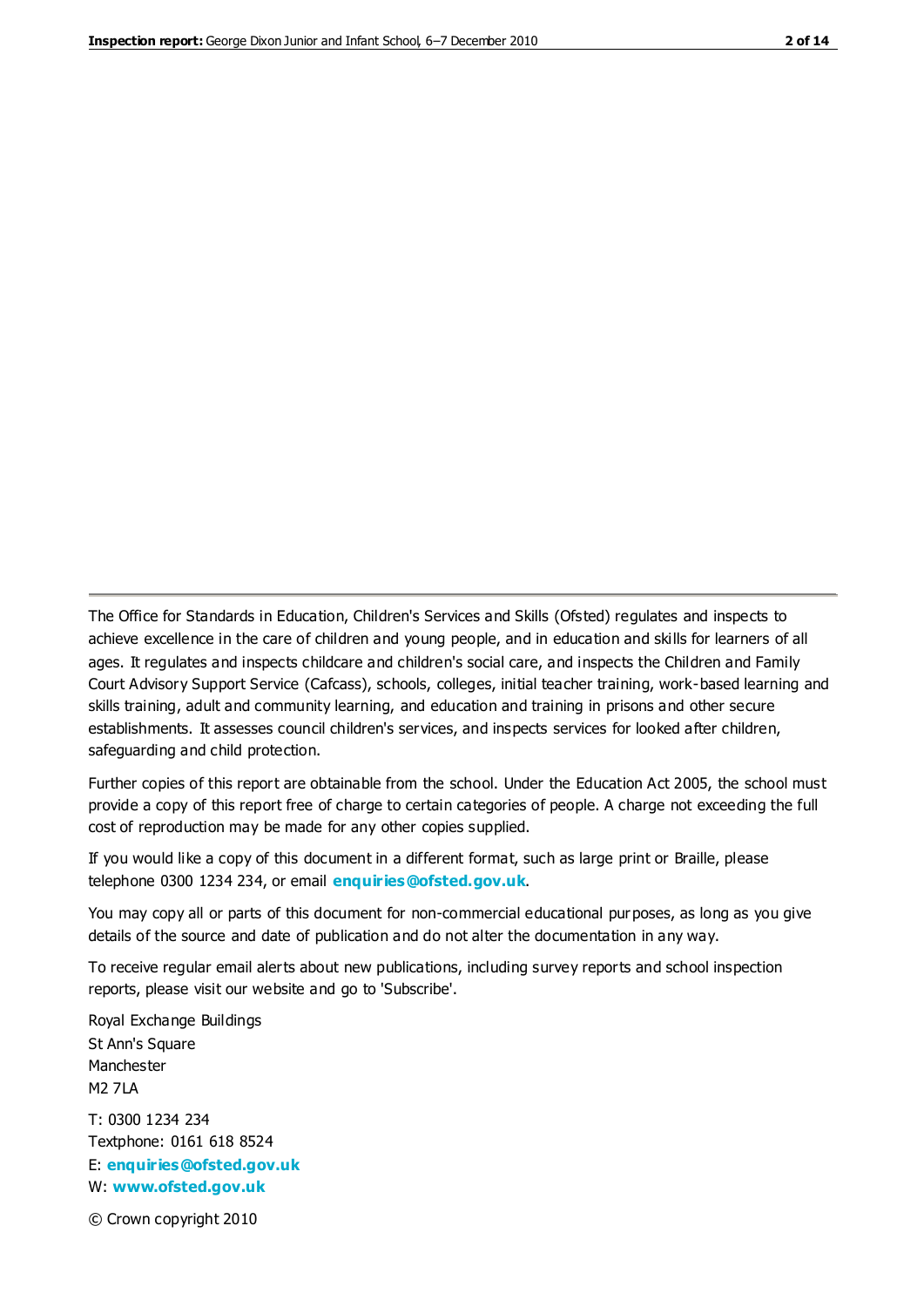# **Introduction**

This inspection was carried out by three additional inspectors, who observed 14 lessons; altogether nine different teachers were seen. Inspectors held discussions with the headteacher, deputy headteacher, staff, a group of pupils, the Chair of the Governing Body and an external adviser who supports the school. They observed the school's work, and scrutinised pupils' work and assessment records, policies, improvement plans and two case studies of pupils in vulnerable circumstances. Questionnaires completed by 61 parents and carers, staff and older pupils were analysed.

The inspection team reviewed many aspects of the school's work. It looked in detail at the following.

- Are there inconsistencies in the rates of progress made by pupils in different year groups in Key Stage 2?
- Is the school on track to reach the targets set to raise standards in English and mathematics for current Year 6 pupils and is the achievement gap between different ethnic groups narrowing?
- How robust is the school's analysis of the impact of low attendance on pupils' achievement and what decisive action does the school take to improve attendance?

# **Information about the school**

This is an average-sized primary school. The proportion of pupils known to be eligible for free school meals is well above the national average. The rate at which pupils join and leave the school is very high, because for a large majority of pupils their time in the school and local area is transitory. Typically the large majority of pupils in Year 6 did not start out in the school in Year 1. There are children of recently arrived immigrants, refugees and asylum-seekers, while a few are children from overseas whose parents and carers work in the diplomatic service. Almost all pupils speak English as an additional language and there are currently 27 different languages spoken by pupils. Just over 10% of pupils in the school are beginners in learning to speak English but, in some year groups the proportion is 20%. The proportion of pupils with special educational needs and/or disabilities is broadly average, although the proportion with a statement of special educational needs is below average.

The construction of a new school building is about to start on an area of ground very close to the existing school. The school has Healthy Schools status.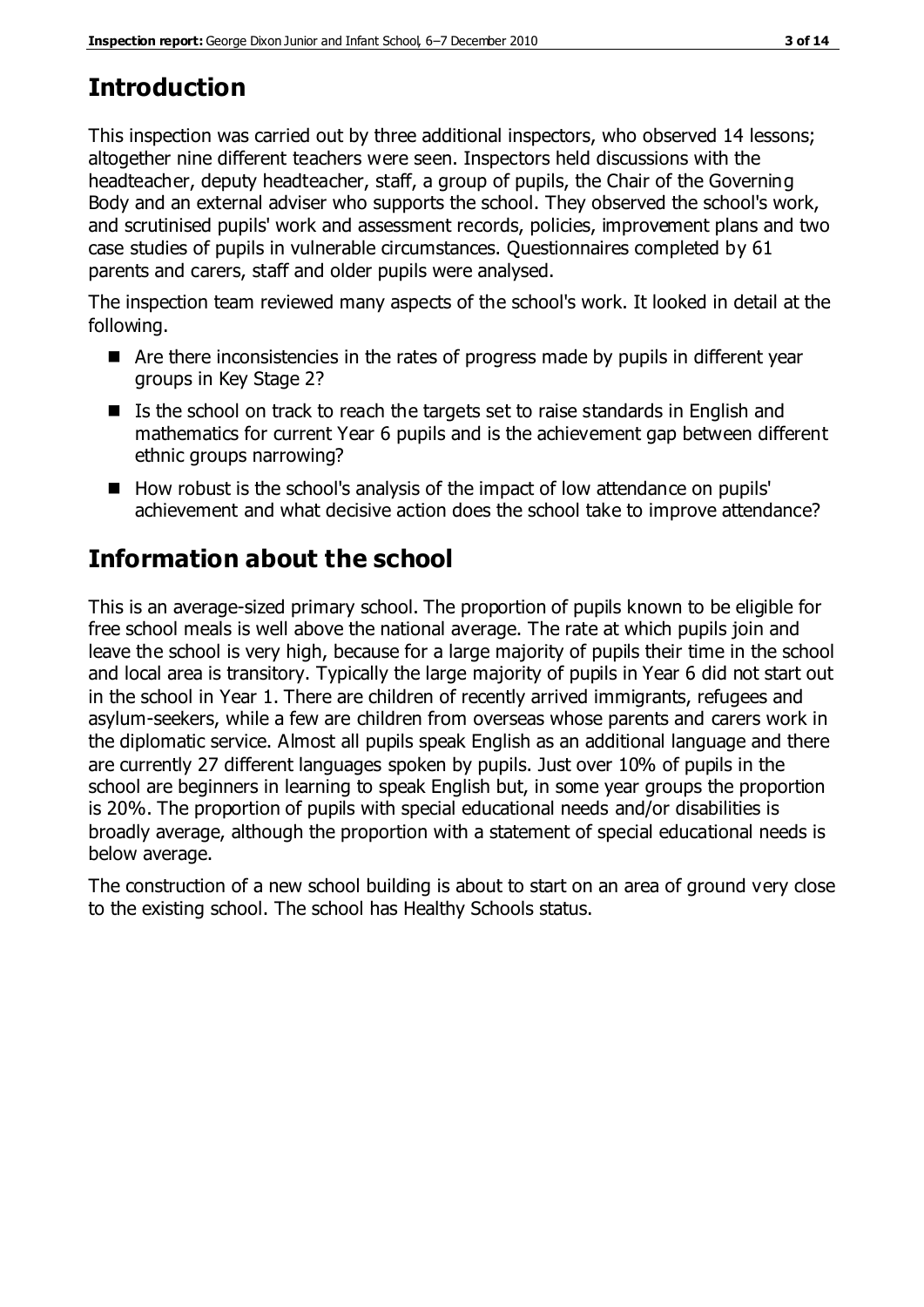# **Inspection judgements**

| Overall effectiveness: how good is the school?  |  |
|-------------------------------------------------|--|
| The school's capacity for sustained improvement |  |

# **Main findings**

The school's overall effectiveness is satisfactory. Pupils make satisfactory academic progress in response to sound teaching. It is an improving school where racial harmony is outstanding and pupils are well looked after.

Many pupils arrive from overseas and cannot speak English when they arrive. They are well-supported by the school and so quickly integrate into the local community. Relationships and communication with parents and carers, often using language interpreters, are good. The good quality of care gives pupils a strong sense of safety and security, and they develop a thorough understanding of how to live healthily. Pupils from many different countries treat each other with dignity and respect. Their understanding of their local, national and global communities is exceptional, and they make a valuable contribution to their own school and the wider community. The provision for children in the Early Years Foundation Stage is a particularly strong feature of the school.

The proportion of good teaching is improving securely and quickly, but it is satisfactory overall because it is not consistently effective in securing good progress for pupils in all year groups. Children in the Early Years Foundation Stage make good progress because the provision is well matched to their needs. Throughout Key Stage 1 pupils build effectively on their good experience in Reception. Most pupils who sit the national tests in Year 6 join the school in different year groups throughout Key Stage 2. National test results are below average in reading, writing and mathematics but they are rising. Development of teaching following the analysis of very low national test results in 2009 paid dividends in closing the achievement gap the following year and standards continue to advance this year. Nonetheless, a few deficiencies remain in the teaching and where these occur they slow pupils' progress. In some Key Stage 2 classes, particularly in mathematics, assessment is not used sufficiently rigorously to check pupils understanding of the learning objectives. Not all pupils make the expected progress in these lessons and on these occasions teachers do not have the information required to plan to raise their achievement. Similarly, on rare occasions the lack of visual cues in lessons impede the gains in understanding made by pupils at an early stage of learning to speak English.

The school has a satisfactory capacity to improve, and has demonstrated this in developments over the last two years. These achievements reflect the passion of the senior leadership team to be effective advocates for the pupils. The school's selfevaluation is mainly accurate. A range of monitoring and evaluation activities are carried out by the senior leadership team but the monitoring of teaching and learning does not focus sharply enough on the progress gains pupils make or fail to make in lessons. Attendance is low. Pupils who are frequently absent from school lag behind their peers who attend regularly and the few persistent absentees significantly underachieve. The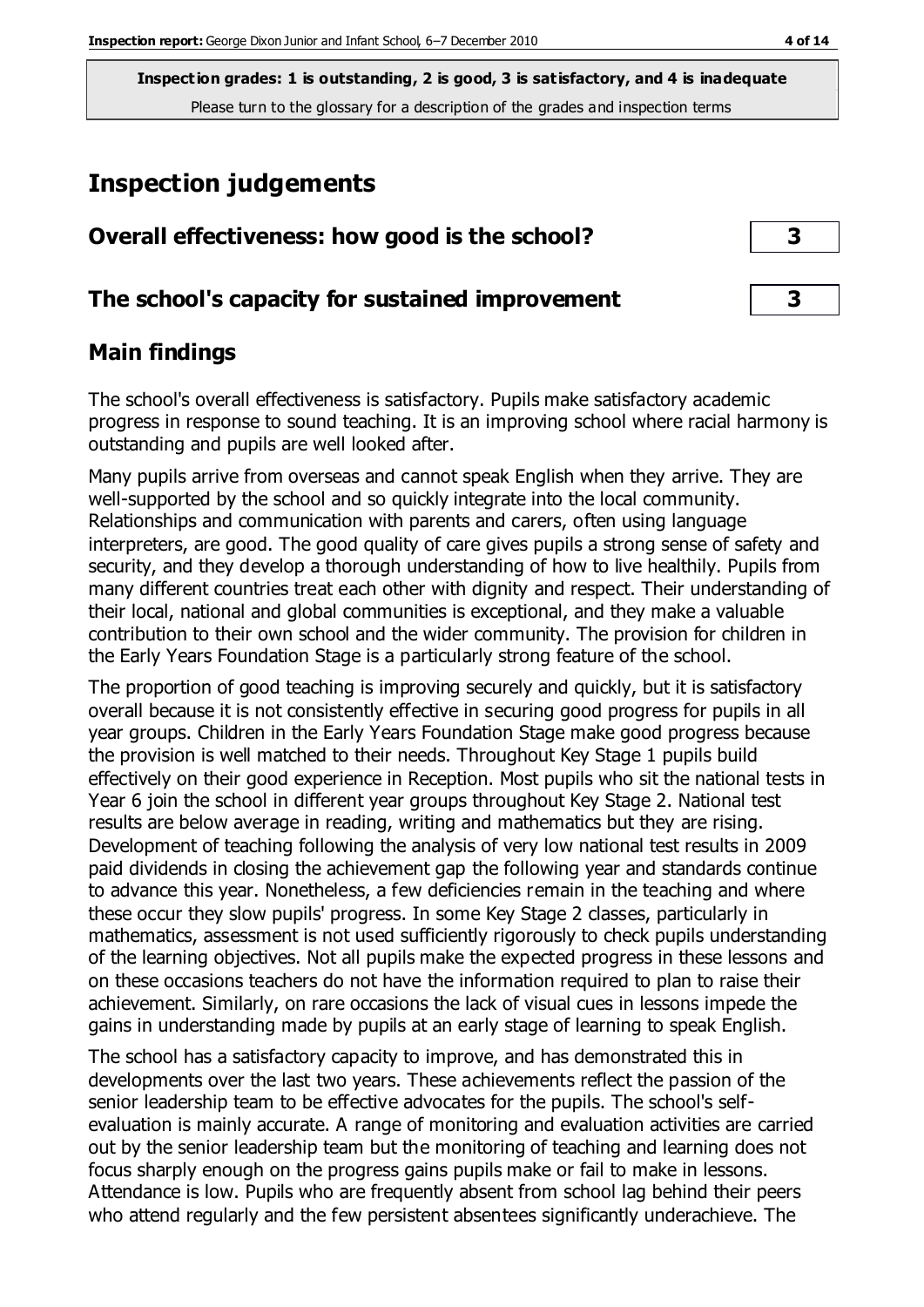school's analysis of absence does not securely explore the impact of poor attendance on pupils' achievement.

# **What does the school need to do to improve further?**

- Ensure that teaching, particularly in English and mathematics in Key Stage 2, results in consistently good progress over time in all year groups by:
	- consistently providing visual cues for pupils who speak English as an additional language to enable them to understand the content and the learning objectives in all lessons
	- using assessment consistently in all lessons to check pupils understanding of what they are being taught and then realign planning to support those pupils who do not grasp the content taught.
- **IMPROVE THE ACTE IMPROVE THE ACTE OF STATE IMAGE CONTROVERY** FOR SCHOOL SO that they begin to enjoy school and achieve their very best by:
	- analysing in detail the impact of poor attendance on pupils' achievement
	- using this data to communicate with the parents and carers of pupils who are frequently absent from school why it is so important that their children attend school regularly.
- $\blacksquare$  Strengthen the school's capacity to improve by:
	- honing in on the progress pupils make or fail to make in lessons when conducting lesson observations
	- using the evidence gained to improve teaching and learning across the school.
- Up to 40% of schools whose overall effectiveness is judged satisfactory may receive a monitoring visit by an Ofsted inspector before their next section 5 inspection.

# **Outcomes for individuals and groups of pupils 3**

The school's detailed and accurate assessments carried out when children enter the Reception class show that attainment on entry is well below what is expected of children of this age. The vast majority of children also have very limited English language skills. Provision for younger children takes good account of this so learning is good. Progress is improving rapidly in the school. However, learning in lessons remains inconsistent across the year groups in Key Stage 2 and so progress over time throughout the school as a whole is satisfactory rather than good. Progress is better in Years 5 and 6 than the lower years within the key stage. From year to year differences in achievement between the different ethnic groups do occur. However, the school takes decisive action when this happens and so successfully and speedily narrows the achievement gap of any particular ethnic group performing less well than the others. Pupils with special educational needs and/or disabilities make satisfactory progress.

Pupils willingly opt to eat the healthy foods sensitively selected to meet their religious requirements. They engage enthusiastically in the wide range of physical activities made available to them. They initiate fund-raising activities to support earthquake victims in Haiti and flood victims in Pakistan. They willingly take on leadership responsibility. They behave well in lessons and engage enthusiastically with the tasks set. They are equipped

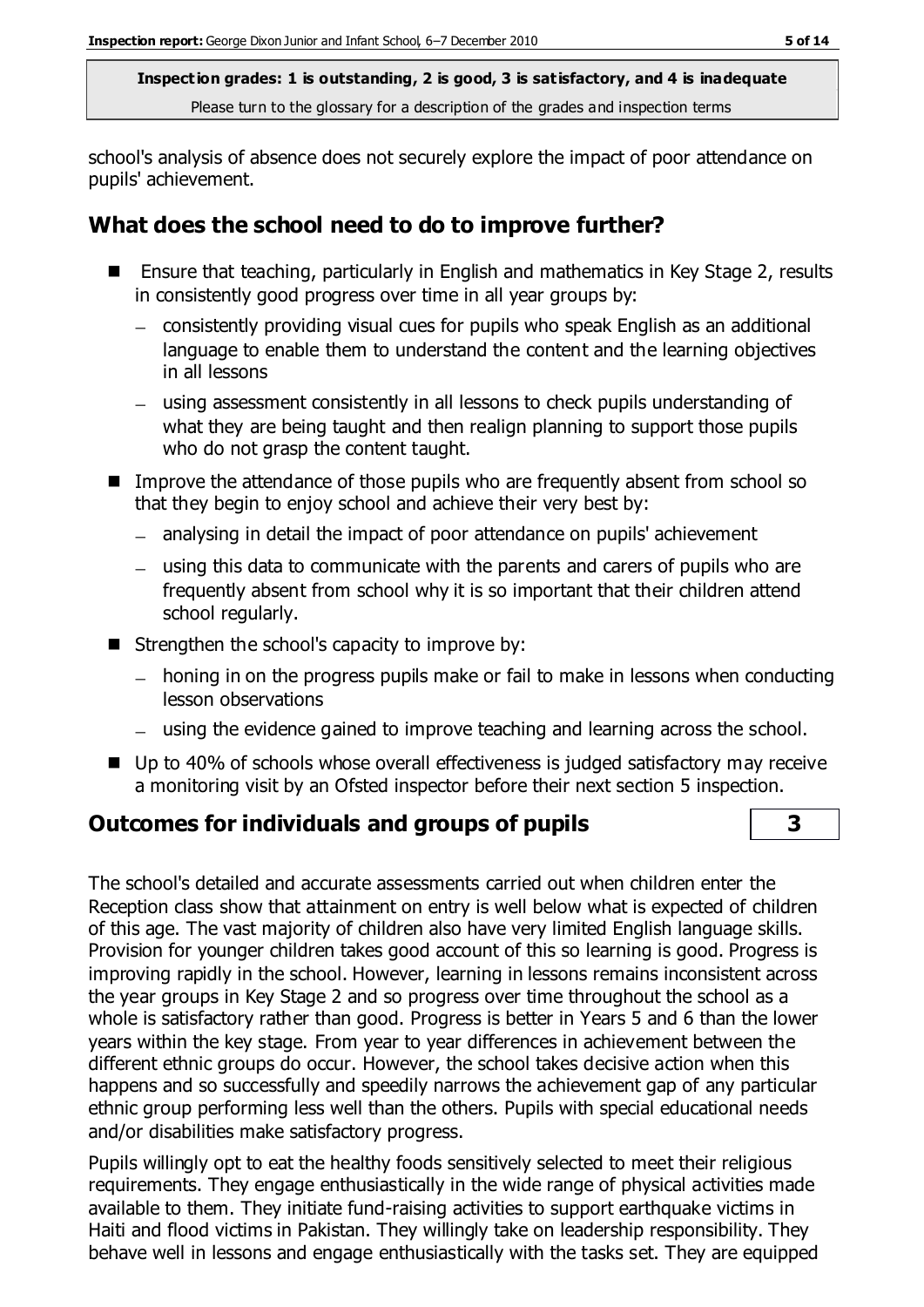with relevant life skills, which are encouraged by the way teachers link literacy and numeracy to real life situations. In a Year 4 mathematics lesson, for example, pupils developed their measurement skills by working out the amount of carpet required to fill the school's hall space. Pupils' preparation for their future economic well-being is not better than satisfactory because standards in English and mathematics remain below the national average by the end of Key Stage 2.

These are the grades for pupils' outcomes

| Pupils' achievement and the extent to which they enjoy their learning                                                     | 3              |
|---------------------------------------------------------------------------------------------------------------------------|----------------|
| Taking into account:<br>Pupils' attainment <sup>1</sup>                                                                   | 4              |
| The quality of pupils' learning and their progress                                                                        | 3              |
| The quality of learning for pupils with special educational needs and/or disabilities<br>and their progress               | 3              |
| The extent to which pupils feel safe                                                                                      | $\overline{2}$ |
| Pupils' behaviour                                                                                                         | 2              |
| The extent to which pupils adopt healthy lifestyles                                                                       | 2              |
| The extent to which pupils contribute to the school and wider community                                                   | $\overline{2}$ |
| The extent to which pupils develop workplace and other skills that will contribute to<br>their future economic well-being |                |
| Taking into account:<br>Pupils' attendance <sup>1</sup>                                                                   |                |
| The extent of pupils' spiritual, moral, social and cultural development                                                   | 1              |

<sup>1</sup> The grades for attainment and attendance are: 1 is high; 2 is above average; 3 is broadly average; and 4 is low

# **How effective is the provision?**

Teaching is improving rapidly because of robust action taken by the headteacher to eradicate a small amount of inadequate teaching in Key Stage 2 last year. Strengths in teaching include the way transition between activities is skilfully managed so that no time is wasted and pupils' learning is maximised. Expectations are generally high. Where teaching takes into account pupils' understanding, the work is usually matched to pupils needs. There is a focus on assessing pupils' understanding in lessons but on some occasions teachers' do not rigorously check that all pupils have grasped the key words or the mathematical concepts being taught, so they are able to fill the gaps in future lessons. In most lessons but not all, effective use is made of powerful visual images to accelerate pupils' understanding of the key subject vocabulary words and the concepts taught. Marking of pupils' work is also improving but, some inconsistencies remain.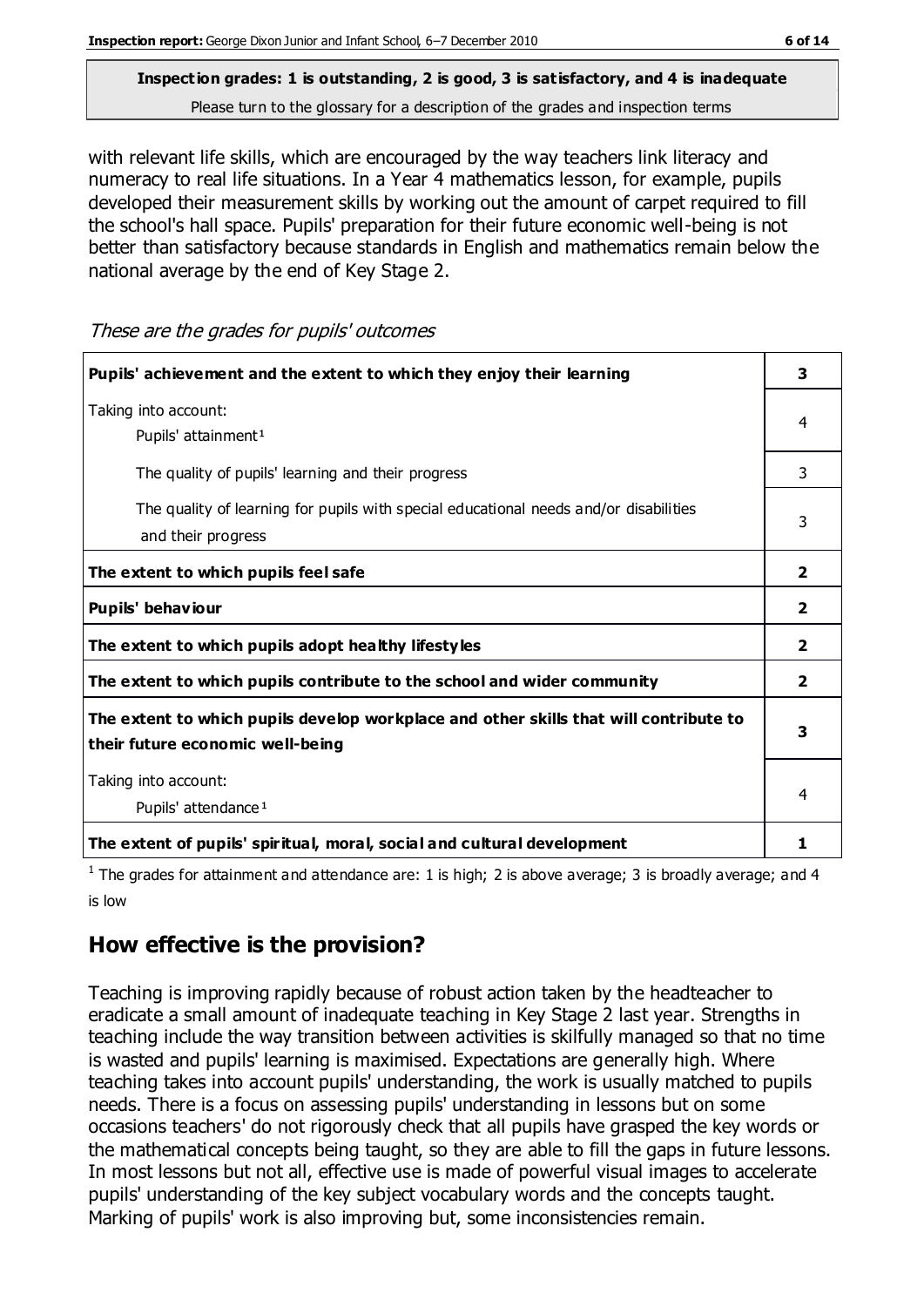Creative, innovative and relevant, the curriculum successfully engages pupils' interest and enhances their learning. Personal development is promoted well through good links with outside groups such as the police and a local football club. Good liaison with a local secondary school provides specialist teaching in physical education and for the development of pupils' data handling skills. In addition, the school purchases the teaching of Spanish for its pupils on a weekly basis. Provision for sport, music and raising pupils' awareness of cultural diversity are particularly strong features of the curriculum. Specific developments to raise pupils' achievement in English and mathematics are beginning to have a positive impact.

The school is able to demonstrate well through case studies, how it has intervened to support pupils and families in vulnerable circumstances to improve significantly their wellbeing and attainment. When pupils from a new ethnic group come into the school, the headteacher researches carefully their educational experience in their countries of origin, and uses this to plan support for them in adjusting to a new educational system. Interpreters are used effectively. Many staff offer bilingual support in a wide range of languages. The early-morning breakfast club provides pupils with a nutritious breakfast and a welcoming start to the day. Great sensitivity and care is shown to ensure pupils' cultures and religious beliefs are treated with dignity and respect. Multi-agency links support pupils with special educational needs well. Close work with the local authority education social worker and a raft of imaginative strategies put in place to raise attendance have led to some rapid improvements. Nonetheless, it remains low, in part because of a delay in establishing the school's expectations with newly arrived parents.

| The quality of teaching                                                                                    |  |
|------------------------------------------------------------------------------------------------------------|--|
| Taking into account:<br>The use of assessment to support learning                                          |  |
| The extent to which the curriculum meets pupils' needs, including, where relevant,<br>through partnerships |  |
| The effectiveness of care, guidance and support                                                            |  |

These are the grades for the quality of provision

### **How effective are leadership and management?**

The senior leadership team show a commitment to school improvement. Their drive to raise standards is supported by the whole staff and morale within the school is buoyant. All staff and governors contribute to the school's satisfactory planning for improvement. All teachers and teaching assistants share the vision to eradicate any form of discrimination, and to remove barriers to learning faced by pupils at an early stage of learning to speak English, even though strategies are not fully effective in practice. The range of monitoring and evaluation activities shared by the senior leadership team and the governing body is suitable. A behavioural issue appertaining to one ethnic group was identified and has been totally and sensitively eradicated. Tracking shows that the school is on target to reach its challenging goals, and it also flags the inconsistencies in progress in different year groups throughout Key Stage 2. The monitoring of teaching and learning is regular but does not always sufficiently hone in on the impact teaching has on learning in lessons.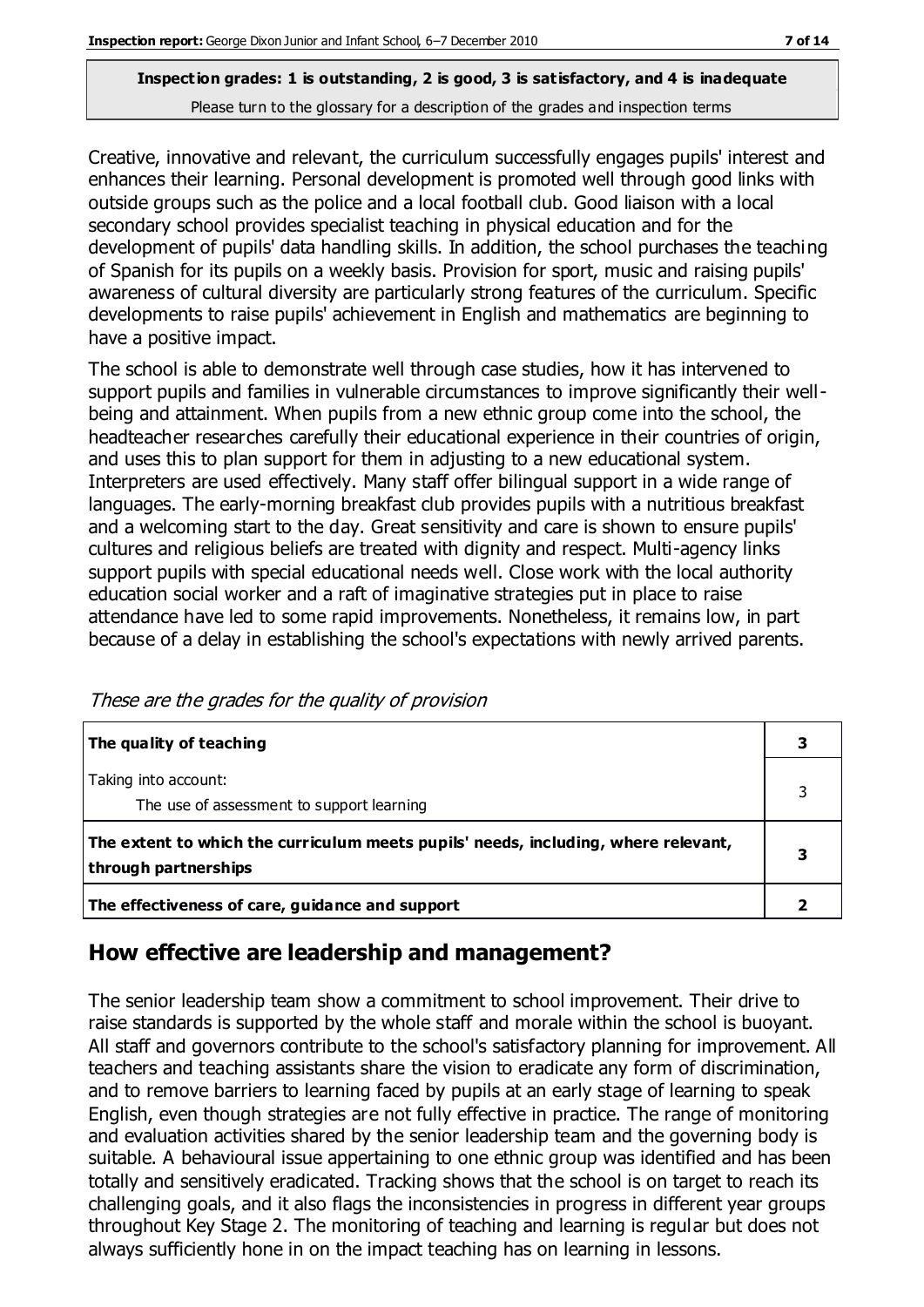Governance is satisfactory. Governors visit the school regularly. They provide good support in respect of the new school build and challenge the leadership team about spending decisions. Governors do not probe academic achievement so effectively, for example the different rates of progress in Key Stage 2 year groups. Good practice in safeguarding is evident in several aspects; for example, the curriculum covers a wide range of relevant topics, from road safety to rigorously combating racism in a community which faces many challenges. Community cohesion lies at the heart of the school. There is an excellent plan and evaluation of the plan shows that it has been highly effective in achieving its aims. The school draws in support to benefit parents, carers and their children. For example, the school's nurse provides good support to families about the health facilities available to them in the community. Through an effective link with a local college, adult classes to teach parents and carers to speak English are hosted by the school. As a result, their children make rapid gains in speaking English.

These are the grades for leadership and management

| The effectiveness of leadership and management in embedding ambition and driving<br>improvement                                                                  |                         |
|------------------------------------------------------------------------------------------------------------------------------------------------------------------|-------------------------|
| Taking into account:<br>The leadership and management of teaching and learning                                                                                   | 3                       |
| The effectiveness of the governing body in challenging and supporting the<br>school so that weaknesses are tackled decisively and statutory responsibilities met | 3                       |
| The effectiveness of the school's engagement with parents and carers                                                                                             | 2                       |
| The effectiveness of partnerships in promoting learning and well-being                                                                                           | 2                       |
| The effectiveness with which the school promotes equality of opportunity and tackles<br>discrimination                                                           | 3                       |
| The effectiveness of safeguarding procedures                                                                                                                     | $\overline{\mathbf{2}}$ |
| The effectiveness with which the school promotes community cohesion                                                                                              | 1                       |
| The effectiveness with which the school deploys resources to achieve value for money                                                                             | 3                       |

# **Early Years Foundation Stage**

The curriculum, quality of teaching and care the children receive are good. They make immense gains in confidence in speaking in English and in their personal development. They play collaboratively with their friends and show a high level of independence. Teachers focus very effectively on developing the children's English speaking and listening skills. In a good lesson children's early writing and exploration skills were developed well as they enjoyed finding a Gingerbread man both inside the classroom and outdoors, using early writing skills to record their discoveries. Then their knowledge and understanding and creative skills were extended as they used their senses to smell the Gingerbread man and ended up baking some themselves. Assessment is used to to discover their interests, check children's progress and to plan for their next steps in learning. This assessment starts with home visits which build a trust with parents and carers. Children's awareness of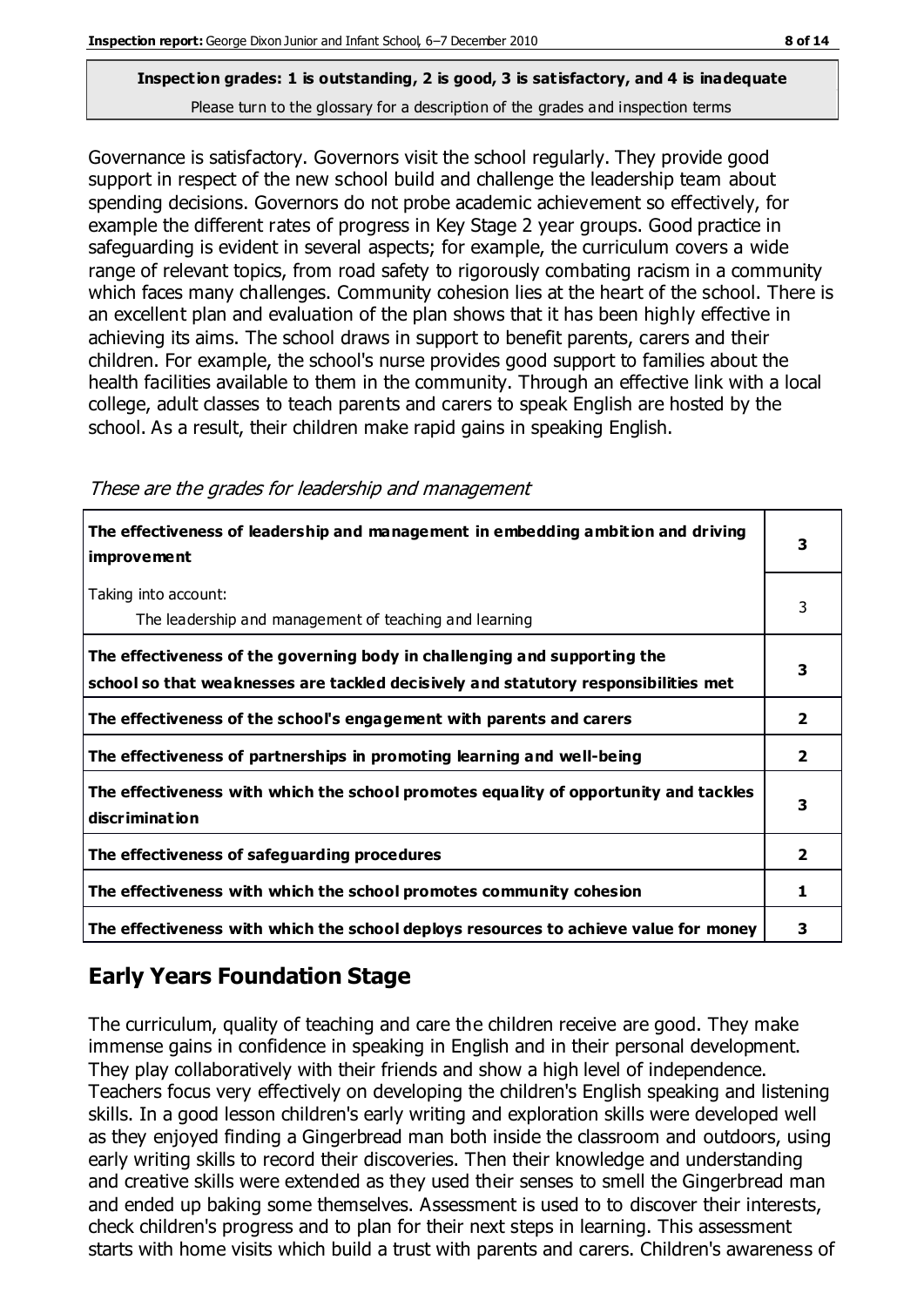safety is promoted well and they enjoy exciting physical activities in a stimulating outdoor play area.

Leadership and management are good. The early years team are deeply reflective and continuously keep their practice under review. They are aware of strengths and areas to improve such as children's number problem solving skills where development is not as strong. Secure routines and high quality care result in the children behaving well and because they are happy and sensitively challenged they all achieve well.

#### These are the grades for the Early Years Foundation Stage

| Overall effectiveness of the Early Years Foundation Stage                             |  |
|---------------------------------------------------------------------------------------|--|
| Taking into account:<br>Outcomes for children in the Early Years Foundation Stage     |  |
| The quality of provision in the Early Years Foundation Stage                          |  |
| The effectiveness of leadership and management of the Early Years Foundation<br>Stage |  |

## **Views of parents and carers**

Questionnaires returned by parents and carers showed an overall satisfaction with what the school provides for their children. However, a few parents and carers expressed a concern about the progress their children make, the way in which the school tackles unacceptable behaviour and how the needs of their children are met. A small minority expressed a concern about how they are helped to support their children's learning. Inspectors found that whilst progress is satisfactory overall some inconsistencies in the rate of progress pupils make in different year groups in Key Stage 2 remain. The school is rapidly improving how it meets the needs of pupils and work in lessons is suitably matched to meet their needs. There was a recent behavioural issue within the school but, it has been successfully addressed and behaviour is now good. The school provides workshops to help parents and carers support their children's learning but attendance at these workshops is variable.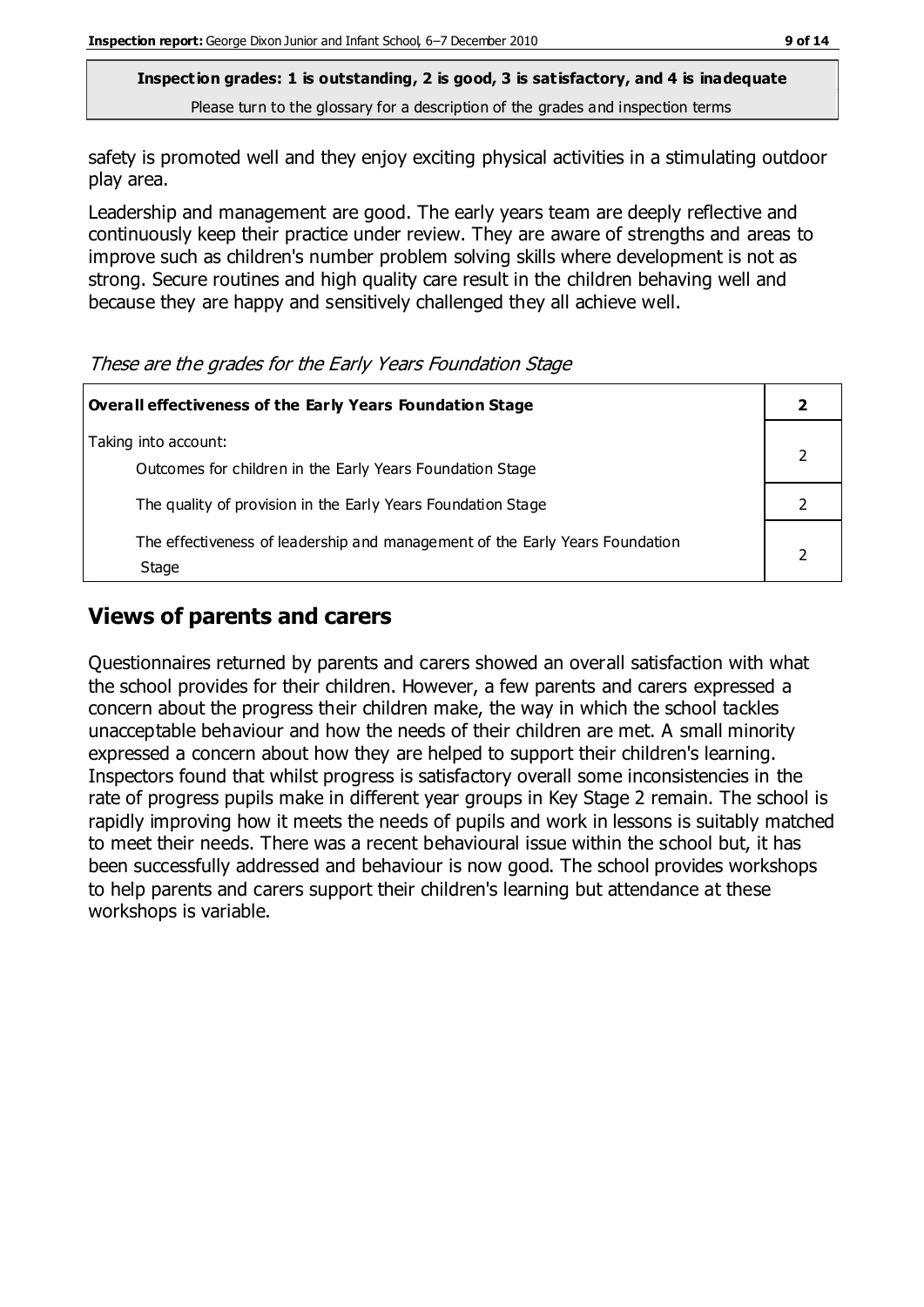#### **Responses from parents and carers to Ofsted's questionnaire**

Ofsted invited all the registered parents and carers of pupils registered at George Dixon Junior and Infant School to complete a questionnaire about their views of the school.

In the questionnaire, parents and carers were asked to record how strongly they agreed with 13 statements about the school. The inspection team receive d 61 completed questionnaires by the end of the on-site inspection. In total, there are 216 pupils registered at the school.

| <b>Statements</b>                                                                                                                                                                                                                                       |              | <b>Strongly</b><br><b>Disagree</b><br>Agree<br>agree |              |               |                |                | <b>Strongly</b><br>disagree |                |
|---------------------------------------------------------------------------------------------------------------------------------------------------------------------------------------------------------------------------------------------------------|--------------|------------------------------------------------------|--------------|---------------|----------------|----------------|-----------------------------|----------------|
|                                                                                                                                                                                                                                                         | <b>Total</b> | $\frac{0}{0}$                                        | <b>Total</b> | $\frac{0}{0}$ | <b>Total</b>   | $\frac{0}{0}$  | <b>Total</b>                | $\frac{1}{2}$  |
| My child enjoys school                                                                                                                                                                                                                                  | 28           | 46                                                   | 26           | 43            | 5              | 8              | $\mathbf{1}$                | $\overline{2}$ |
| The school keeps my child<br>safe                                                                                                                                                                                                                       | 33           | 54                                                   | 20           | 33            | 5              | 8              | 1                           | $\overline{2}$ |
| My school informs me about<br>my child's progress                                                                                                                                                                                                       | 31           | 51                                                   | 23           | 38            | 7              | 11             | $\mathbf 0$                 | $\mathbf 0$    |
| My child is making enough<br>progress at this school                                                                                                                                                                                                    | 30           | 49                                                   | 24           | 39            | 4              | 7              | 0                           | $\mathbf 0$    |
| The teaching is good at this<br>school                                                                                                                                                                                                                  | 30           | 49                                                   | 28           | 46            | $\overline{2}$ | 3              | 0                           | $\mathbf 0$    |
| The school helps me to<br>support my child's learning                                                                                                                                                                                                   | 28           | 46                                                   | 19           | 31            | 13             | 21             | $\mathbf 0$                 | $\mathbf 0$    |
| The school helps my child to<br>have a healthy lifestyle                                                                                                                                                                                                | 33           | 54                                                   | 27           | 44            | $\mathbf{1}$   | $\overline{2}$ | $\mathbf 0$                 | $\mathbf 0$    |
| The school makes sure that<br>my child is well prepared for<br>the future (for example<br>changing year group,<br>changing school, and for<br>children who are finishing<br>school, entering further or<br>higher education, or entering<br>employment) | 17           | 28                                                   | 30           | 49            | $\overline{4}$ | $\overline{7}$ | $\mathbf 0$                 | $\mathbf 0$    |
| The school meets my child's<br>particular needs                                                                                                                                                                                                         | 23           | 38                                                   | 27           | 44            | 5              | 8              | $\mathbf{1}$                | $\overline{2}$ |
| The school deals effectively<br>with unacceptable behaviour                                                                                                                                                                                             | 25           | 41                                                   | 24           | 39            | 7              | 11             | 1                           | $\overline{2}$ |
| The school takes account of<br>my suggestions and concerns                                                                                                                                                                                              | 21           | 34                                                   | 26           | 43            | $\overline{2}$ | 3              | $\overline{2}$              | 3              |
| The school is led and<br>managed effectively                                                                                                                                                                                                            | 27           | 44                                                   | 26           | 43            | $\pmb{0}$      | $\mathbf 0$    | $\overline{2}$              | 3              |
| Overall, I am happy with my<br>child's experience at this<br>school                                                                                                                                                                                     | 27           | 44                                                   | 27           | 44            | 3              | 5              | $\mathbf{1}$                | $\overline{2}$ |

The table above summarises the responses that parents and carers made to each statement. The percentages indicate the proportion of parents and carers giving that response out of the total number of completed questionnaires. Where one or more parents and carers chose not to answer a particular question, the percentages will not add up to 100%.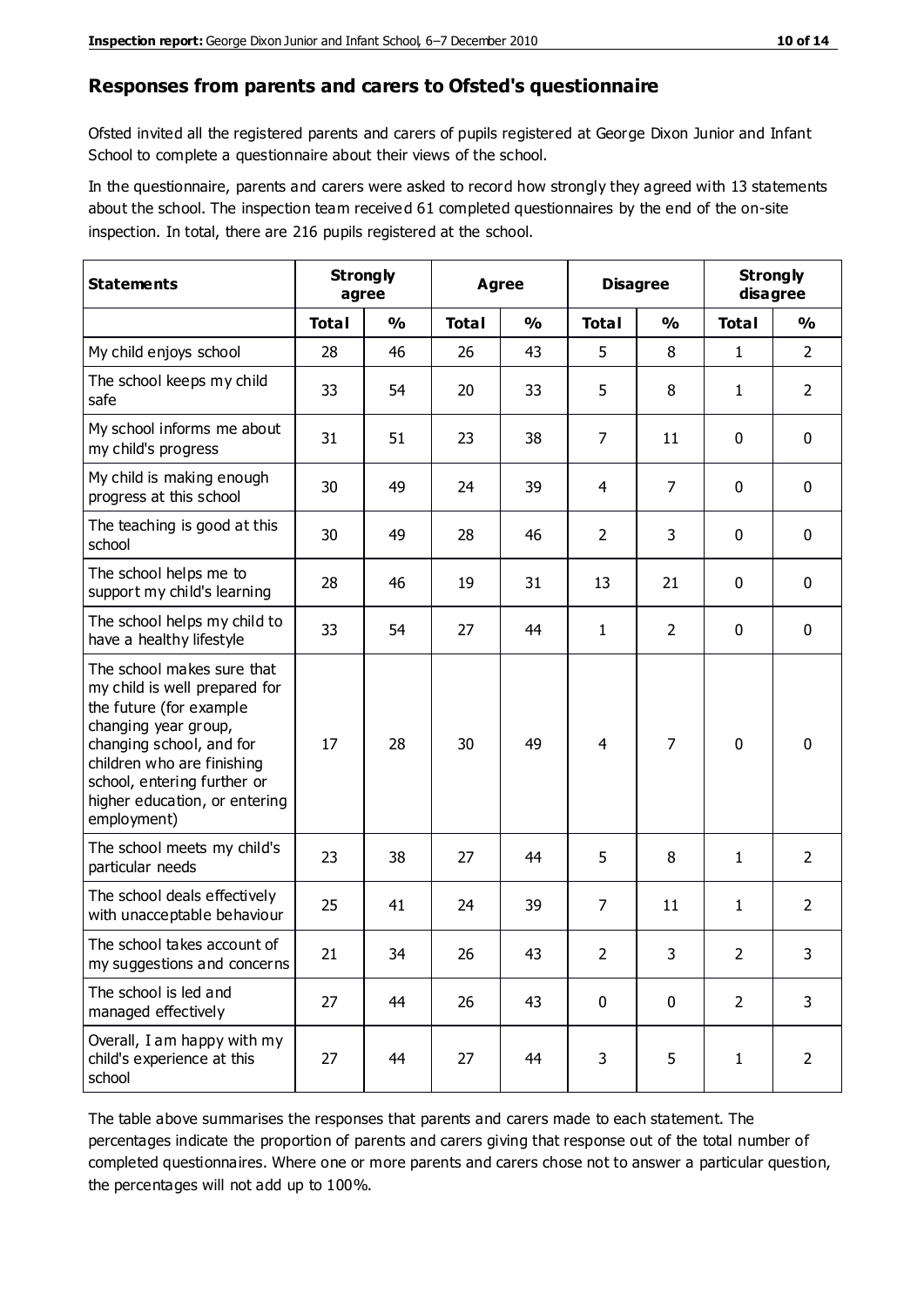# **Glossary**

| Grade   | <b>Judgement</b> | <b>Description</b>                                                                                                                                                                                                            |
|---------|------------------|-------------------------------------------------------------------------------------------------------------------------------------------------------------------------------------------------------------------------------|
| Grade 1 | Outstanding      | These features are highly effective. An outstanding school<br>provides exceptionally well for all its pupils' needs.                                                                                                          |
| Grade 2 | Good             | These are very positive features of a school. A school that<br>is good is serving its pupils well.                                                                                                                            |
| Grade 3 | Satisfactory     | These features are of reasonable quality. A satisfactory<br>school is providing adequately for its pupils.                                                                                                                    |
| Grade 4 | Inadequate       | These features are not of an acceptable standard. An<br>inadequate school needs to make significant improvement<br>in order to meet the needs of its pupils. Ofsted inspectors<br>will make further visits until it improves. |

## **What inspection judgements mean**

## **Overall effectiveness of schools**

|                       | Overall effectiveness judgement (percentage of schools) |      |                     |                   |
|-----------------------|---------------------------------------------------------|------|---------------------|-------------------|
| <b>Type of school</b> | <b>Outstanding</b>                                      | Good | <b>Satisfactory</b> | <b>Inadequate</b> |
| Nursery schools       | 58                                                      | 36   | 4                   | 2                 |
| Primary schools       | 8                                                       | 43   | 40                  | 9                 |
| Secondary schools     | 10                                                      | 35   | 42                  | 13                |
| Sixth forms           | 13                                                      | 39   | 45                  | 3                 |
| Special schools       | 33                                                      | 42   | 20                  | 4                 |
| Pupil referral units  | 18                                                      | 40   | 29                  | 12                |
| All schools           | 11                                                      | 42   | 38                  | 9                 |

New school inspection arrangements were introduced on 1 September 2009. This means that inspectors now make some additional judgements that were not made previously.

The data in the table above are for the period 1 September 2009 to 31 March 2010 and are the most recently published data available (see **[www.ofsted.gov.uk](http://www.ofsted.gov.uk/)**). Please note that the sample of schools inspected during the autumn and spring terms 2009/10 was not representative of all schools nationally, as weaker schools are inspected more frequently than good or outstanding schools.

Percentages are rounded and do not always add exactly to 100. Secondary school figures include those that have sixth forms, and sixth form figures include only the data specifically for sixth form inspection judgements.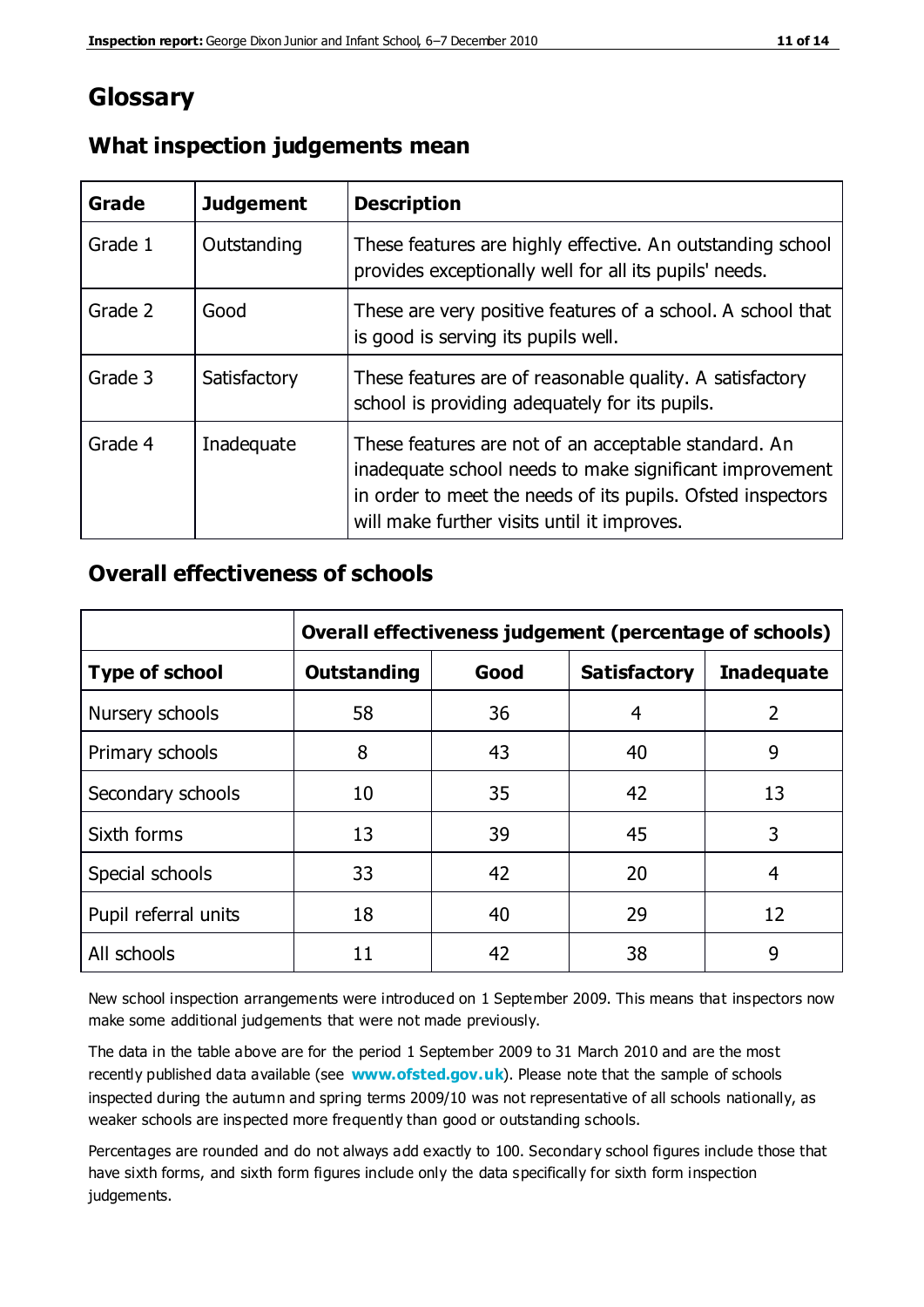# **Common terminology used by inspectors**

| Achievement:               | the progress and success of a pupil in their learning,<br>development or training.                                                                                                                                                          |  |  |
|----------------------------|---------------------------------------------------------------------------------------------------------------------------------------------------------------------------------------------------------------------------------------------|--|--|
| Attainment:                | the standard of the pupils' work shown by test and<br>examination results and in lessons.                                                                                                                                                   |  |  |
| Capacity to improve:       | the proven ability of the school to continue<br>improving. Inspectors base this judgement on what<br>the school has accomplished so far and on the quality<br>of its systems to maintain improvement.                                       |  |  |
| Leadership and management: | the contribution of all the staff with responsibilities,<br>not just the headteacher, to identifying priorities,<br>directing and motivating staff and running the school.                                                                  |  |  |
| Learning:                  | how well pupils acquire knowledge, develop their<br>understanding, learn and practise skills and are<br>developing their competence as learners.                                                                                            |  |  |
| Overall effectiveness:     | inspectors form a judgement on a school's overall<br>effectiveness based on the findings from their<br>inspection of the school. The following judgements,<br>in particular, influence what the overall effectiveness<br>judgement will be. |  |  |
|                            | The school's capacity for sustained<br>improvement.                                                                                                                                                                                         |  |  |
|                            | Outcomes for individuals and groups of pupils.                                                                                                                                                                                              |  |  |
|                            | The quality of teaching.                                                                                                                                                                                                                    |  |  |
|                            | The extent to which the curriculum meets<br>pupils' needs, including, where relevant,<br>through partnerships.                                                                                                                              |  |  |
|                            | The effectiveness of care, guidance and<br>support.                                                                                                                                                                                         |  |  |
| Progress:                  | the rate at which pupils are learning in lessons and<br>over longer periods of time. It is often measured by<br>comparing the pupils' attainment at the end of a key                                                                        |  |  |

stage with their attainment when they started.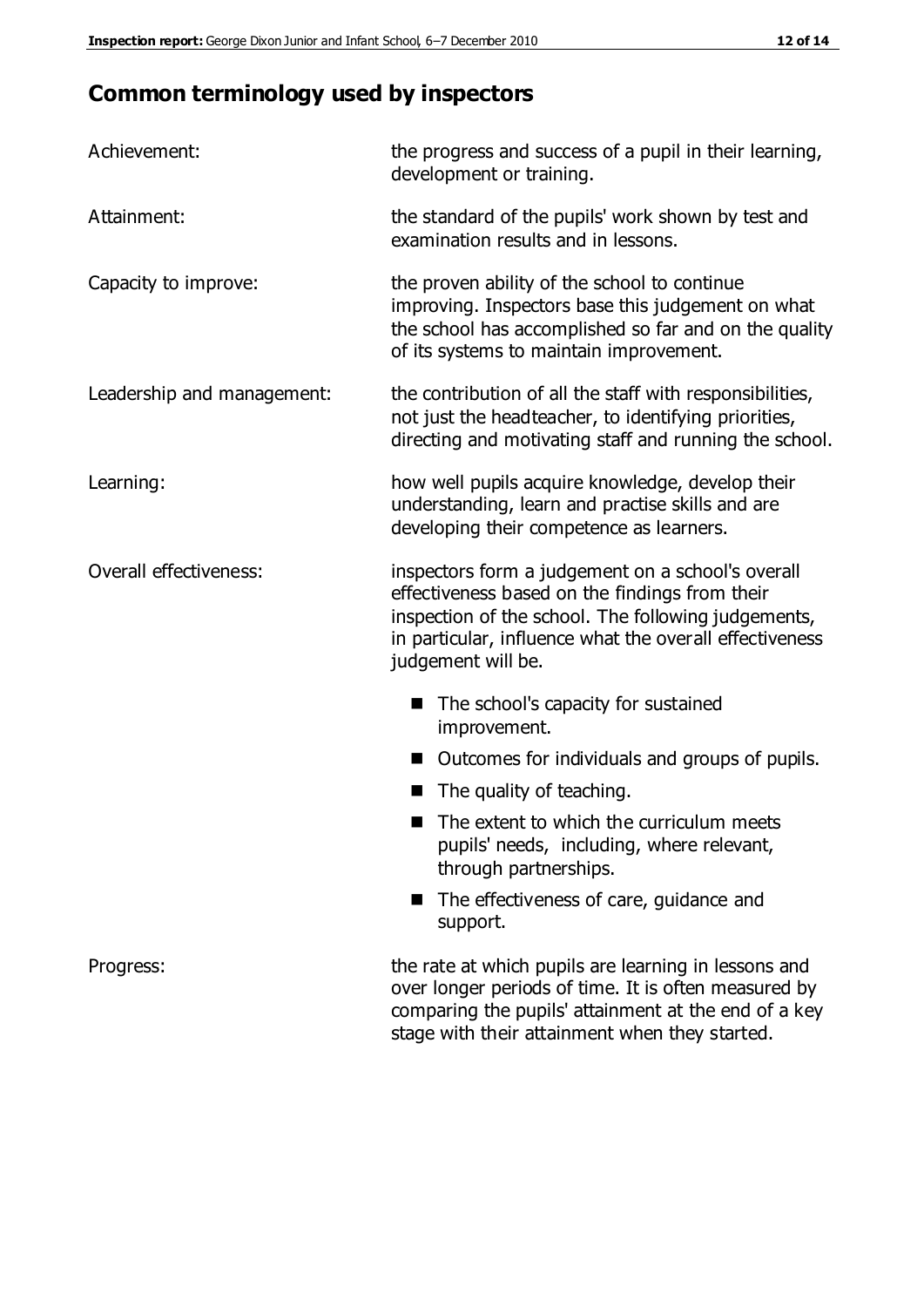### **This letter is provided for the school, parents and carers to share with their children. It describes Ofsted's main findings from the inspection of their school.**

#### 8 December 2010

#### Dear Pupils

#### **Inspection of George Dixon Junior and Infant School, Birmingham B17 8LE**

Thank you for making us welcome at your school. We enjoyed seeing you learn and talking with you about your work and school life. We decided that yours is a satisfactory and improving school. Children of all backgrounds get on outstandingly well. You contribute to the school and wider community well and are keen to take on responsibility. We are pleased that almost all of you we asked said you feel safe at school. You learn a good deal about keeping healthy, enjoy taking exercise and enthusiastically opt for healthy foods at lunch time. Your understanding of cultures from a wide range of countries is exceptional and you so willingly support communities around the world who suffer from flooding and earthquakes. Your behaviour is good and the school is a pleasant place to be. There are good links with people and organisations outside of school, which provide a range of interesting and enjoyable activities for you. The arrangements to ensure that you are secure and safe at school are good.

Some things need to be improved. We have asked teachers to make sure they always check how well you are doing in lessons, so they can go back to anything if they need to. You can help by always saying if something does not make sense. We have also asked them to always give lots of help using pictures for those who are not fluent in English yet. We noticed that although many of you attend school regularly there are some who are absent too often and do not make enough progress. We would like all of you to come to school every day unless you are ill. Finally, we want the people who lead the school to look carefully at how well you are learning when they watch your lessons.

Yours sincerely

Jeffery Plumb Lead inspector